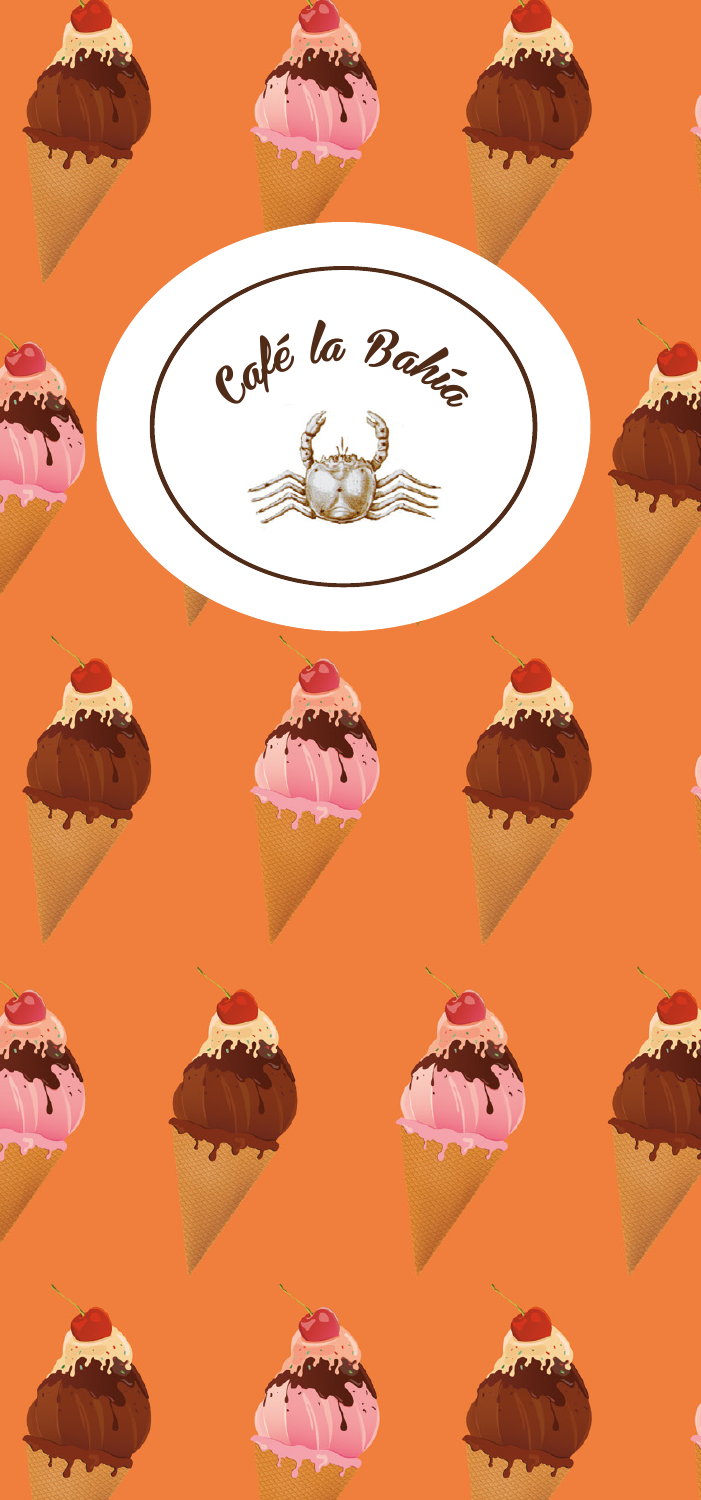**· Helados artesanos · Homemade ice - creams · Hausegemachtes Eis ·**



# Sabores de helados artesanales italianos Artisan italian ice-cream flavors Hausgemachte italienische Eissorten

Leche merengada Milk meringue Milch Baiser Fruta de la pasión Passion fruit Passionsfrucht Fresa Strawberry · Erdbeere Coco Coconut · Kokusnuss Avellana Hazelnut · Haselnuss Pistacho Pistachio · Pistazie Plátano Banana · Banane Mango Mango · Mango Frambuesa Raspberry · Himbeere Mora Blackberry · Heidelbeere Tiramisú Tiramisu · Tiramisu Kinder chocolate Kinder chocolate Kinderschokolade **1 BOLA · 1 BALL · 1 KUGEL**

| Cucurucho / Cornet / Waffel  2,60 € |  |
|-------------------------------------|--|
| Vasito / Cup / Becher 2,25 €        |  |

### **2 BOLAS · 2 BALLS · 2 KUGEL**

| Cucurucho / Cornet / Waffel  3,30 € |  |
|-------------------------------------|--|
| Vasito / Cup / Becher 3,10 €        |  |

#### **EXTRAS · EXTRAS · EXTRAS 0,50 €**

**Nata, siropes, sabores o frutos secos**  Cream, syrups, flavors or nuts · Sahne, aromatisierter Sirup oder Nüss

Chocolate Chocolate · Schokolade Yogurt Yogurt · Joghurt Málaga Málaga · Malaga Dulce de leche Caramel · Karamell Café Coffee · Kaffee Chicle Gum · Kaugummi **Stracciatella** Stracciatella · Stracciatella Vainilla Vanilla · Vanille Cookies Cookies · Cookies Limón Lemon · Zitrone Canela Cinnamon · Zimt Turrón Nougat · Nougat Menta chocolate Chocolate mint Pfefferminzschokolade

#### **3 BOLAS · 3 BALLS · 3 KUGEL Cucurucho** / Cornet / Waffel..........**3,90 € Vasito** / Cup / Becher.....................**3,60 €**

**4 BOLAS · 4 BALLS · 4 KUGEL Cucurucho** / Cornet / Waffel.......... **4,75 € Vasito** / Cup / Becher.....................**4,50 €**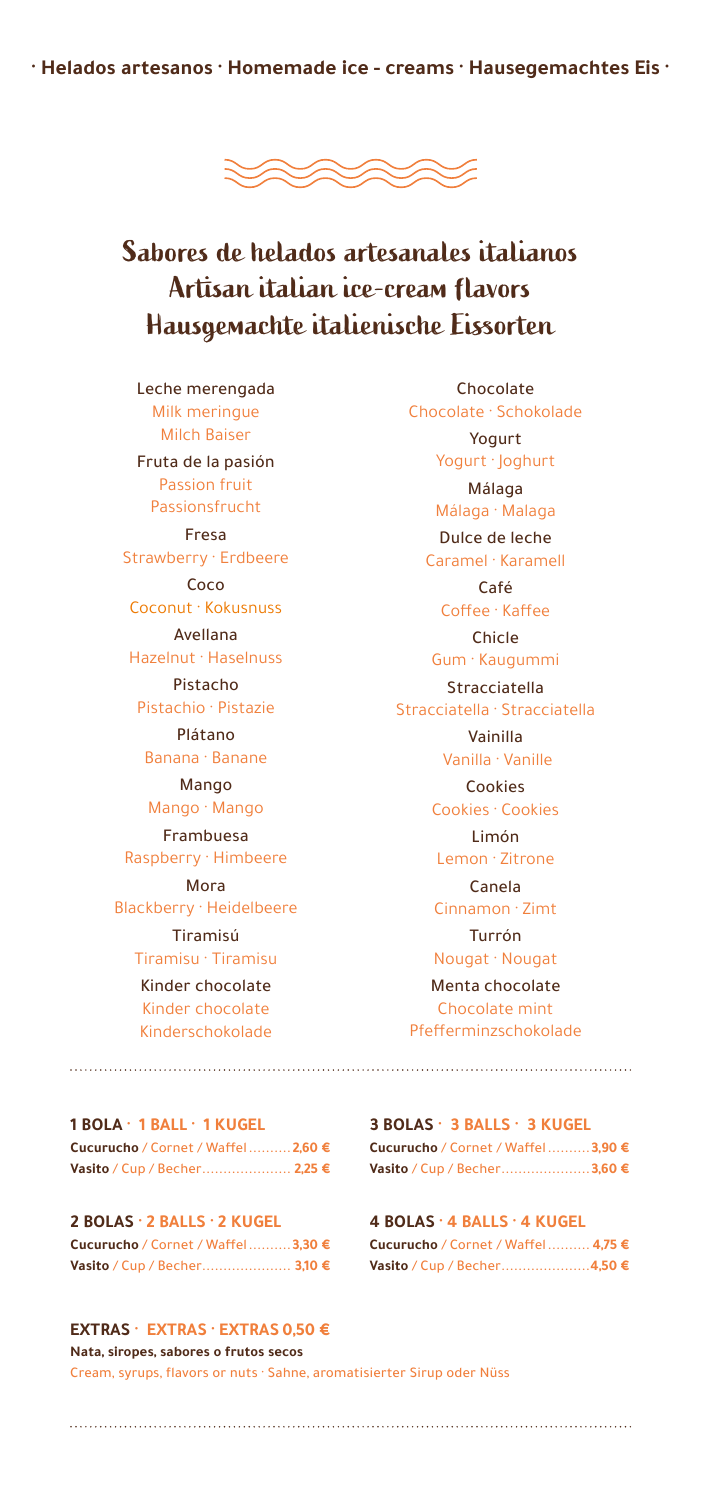**· Helados artesanos · Homemade ice - creams · Hausegemachtes Eis ·**



## Copas especiales Special ice-cream sundaes Spezial-Eisbecher

| Strawberries sundae with cream and ice-cream<br>Frischer Erdbeererbecher mit Sahne und Eis          |  |
|-----------------------------------------------------------------------------------------------------|--|
| Fruits of the forest sundae<br>Waldfrüchtebecher                                                    |  |
| Mango and passion fruit sundae<br>Mangound Passionsfruchtbecher                                     |  |
| Nut and coconut sundae<br>Getrocknete-Früchte-Becher mit Kokosnuss                                  |  |
| Canary island sundae with banana and palm syrup<br>Kanarischer Eisbecher mit Banane und Palmenhonig |  |
| Tiramisú ice-cream sundae<br>Tiramisú Eisbecher                                                     |  |

## Los Clásicos de La Heladería The Classic Ones · Die Klassischen

Las granizadas: limón, fresa, sandía, melón y frambuesa morada...3,00 € Slush: lemon, strawberry, watermelon, cantaloupe and blueraspberry Slush-Getränke: Zitrone, Erdbeere, Wassermelone, Honigmelone und Blaubeere

Batidos de helado.......................................................................4,50 € Milk shakes ice-cream Milch Shakes mit Eis

# Café Frappée · Coffee Frappee · Kaffee Frappee

Frappuccino (con nata y chocolate o caramelo) .......................... 3,95 € Frappuccino (with cream and chocolate or caramel) Frappuccino (mit Sahne und Schokolade oder Karamell)

> **ALÉRGENOS ALIMENTARIOS FOOD ALLERGENS / LEBENSMITTELALLERGENEN** Ante cualquier duda, rogamos consulten a nuestro personal Should you need any assistance, please ask our staff Im Zweifelsfall fragen Sie bitte unser Personal